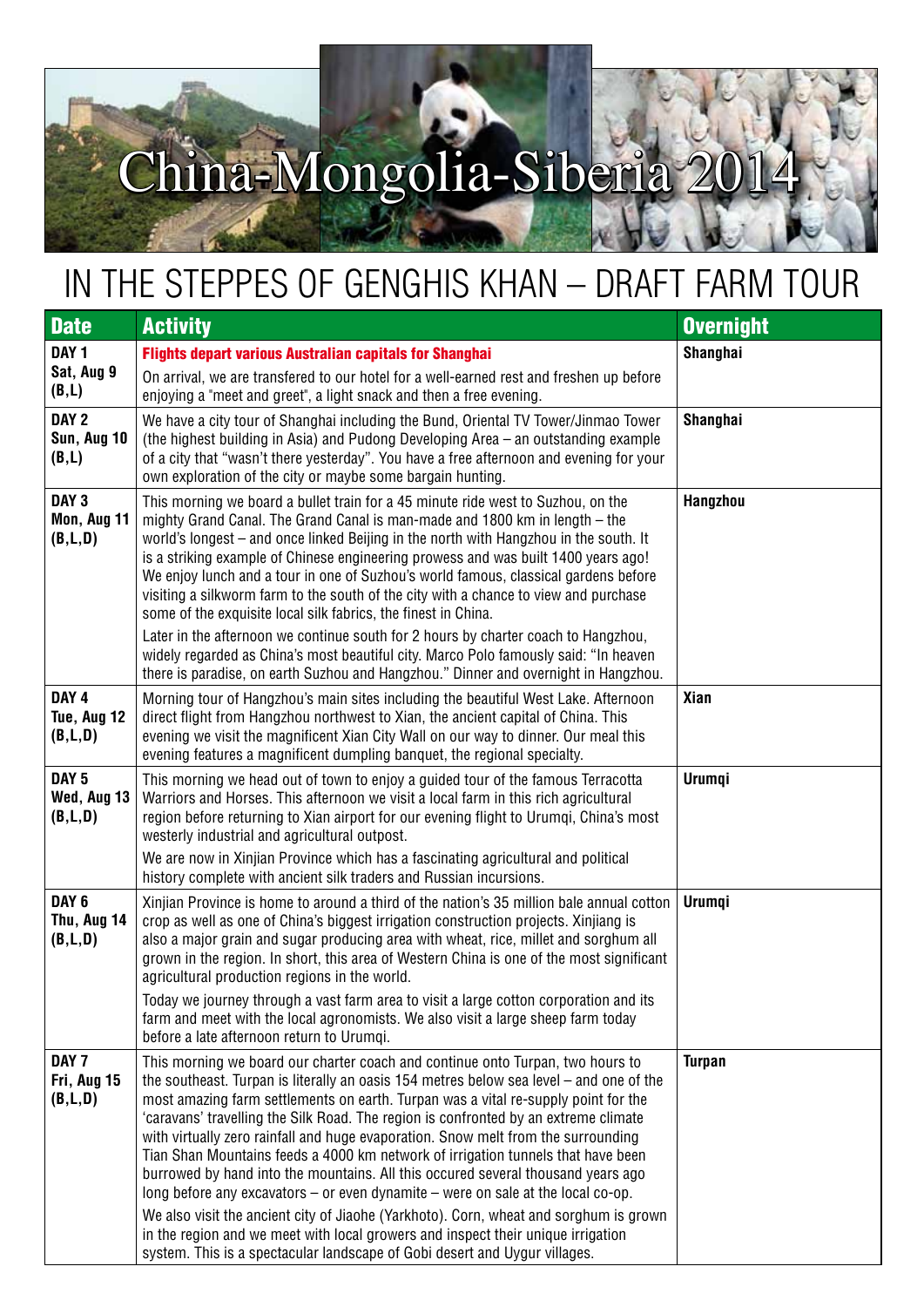| <b>Date</b>                                  | <b>Activity</b>                                                                                                                                                                                                                                                                                                                                                                                                                                                                                                                                                                                                                                                                                                                                                     | <b>Overnight</b>      |
|----------------------------------------------|---------------------------------------------------------------------------------------------------------------------------------------------------------------------------------------------------------------------------------------------------------------------------------------------------------------------------------------------------------------------------------------------------------------------------------------------------------------------------------------------------------------------------------------------------------------------------------------------------------------------------------------------------------------------------------------------------------------------------------------------------------------------|-----------------------|
| DAY <sub>8</sub><br>Sat, Aug 16<br>(B,L,D)   | Return to Urumqi today for a mid-afternoon direct flight east to the city of Hohot, the<br>capital of the Inner Mongolia Autonomous Region in north-central China. A city with a<br>rich agricultural background, Hohhot is also known for its historical sites and temples.                                                                                                                                                                                                                                                                                                                                                                                                                                                                                        | <b>Hohot</b>          |
| DAY <sub>9</sub><br>Sun, Aug 17<br>(B, L, D) | A brief city tour this morning before we head east and out into the countryside.<br>Hohhot is encircled by the Daging Shan (Great Blue Mountains) to the north and the<br>Hetao Plateau to the south. The region has a cold semi-arid climate marked by long,<br>cold and very dry winters and hot, humid summers. This is also one of the main<br>regions for spring wheat production in China.                                                                                                                                                                                                                                                                                                                                                                    | Zhangjiakou           |
|                                              | We will visit a farm where spring wheat harvest will be underway before arriving at<br>Zhangjiakou in Hebei Province for overnight.                                                                                                                                                                                                                                                                                                                                                                                                                                                                                                                                                                                                                                 |                       |
| <b>DAY 10</b><br>Mon, Aug 18<br>(B, L, D)    | Today we have a short drive to the southeast, via the historic village of Jimingi, and<br>onto Badaling, the most spectacular and best preserved section of the Great Wall. It is<br>called Badaling (8 Reaches) because of the maze of ridges stretching in all directions.<br>This section was built in the reign of the Ming emperor Hong Zhi (1505) and was built<br>with tall granite slabs on the outside. Here the wall has an average height of almost 8<br>metres and width of 6.5 metres – wide enough for five horses to gallop abreast and 10<br>people to advance shoulder to shoulder.                                                                                                                                                                | <b>Beijing</b>        |
|                                              | Time to enjoy this magnificent testament to ancient human endeavour before<br>continuing 70 km to the southeast and onto Beijing City. A brief city tour this<br>afternoon to get your bearings.                                                                                                                                                                                                                                                                                                                                                                                                                                                                                                                                                                    |                       |
| <b>Day 11</b><br>Tue, Aug 19<br>(B,L)        | While in Beijing we will enjoy guided tours of Tiananmen Square and the Forbidden<br>City, the magnificent Summer Palace and the Temple of Heaven. Free time this evening<br>with a performance of the world famous Peking (Beijing) Opera being a tempting<br>option. The Opera commences at 7.30 pm.                                                                                                                                                                                                                                                                                                                                                                                                                                                              | <b>Beijing</b>        |
| <b>Day 12</b><br>Wed, Aug 20<br>(B, L, D)    | This morning we transfer to the airport for our 2 hr 15 min direct flight to Ulaanbataar,<br>the capital of Mongolia. We check into our hotel to freshen up before a guided city<br>tour to get our bearings.                                                                                                                                                                                                                                                                                                                                                                                                                                                                                                                                                       | Ulaanbataar, Mongolia |
|                                              | With a population of over 1 million, 'UB' is the largest city in Mongolia. Located in<br>north central Mongolia in the Tuul River valley, the city lies at an elevation of more<br>than 1300 metres. The city was founded in 1639 as a nomadic Buddhist monastic<br>centre. In 1778, it settled permanently at its present location – before that, it changed<br>location 28 times! Mongolia boasts an eternal blue sky, a rich history, a unique culture<br>and stunning landscapes $-$ and just 2.8 million friendly people.                                                                                                                                                                                                                                      |                       |
| <b>Day 13</b><br>Thu, Aug 21<br>(B, L, D)    | Mongolia's real attraction lies in the untouched beauty of the countryside, its<br>exhilarating wide open spaces and rich nomadic culture. Mongolia is a large country<br>with a very low population density $-30$ per cent of the population are nomadic or<br>semi-nomadic. The average elevation of Mongolia is more than 1500 metres and three<br>mountain ranges stretch across the north and west. The east and south are largely<br>occupied with Gobi desert. The steppes (grasslands) predominate, covering more than<br>75 per cent of the national territory. The traditional nomads raise livestock such as<br>sheep, goats, horses, camels, yaks and cattle. The nomads generally move four times<br>a year depending on weather conditions and grass. | <b>Ger Camp</b>       |
|                                              | In recent years, government incentives have been offered to local farmers to help<br>Mongolia move to a self-sufficient level of grain production. Over coming days we will<br>be introduced to the traditional nomadic lifestyles that 1 million inhabitants (around<br>a third of this intriguing nation) choose to follow. We will also learn more about the<br>development of their modern farming enterprises. During our travels (by private<br>charter coach) we will be comfortably accommodated in gers (Mongolian circular<br>tents) with various nomadic farmers and their families.                                                                                                                                                                     |                       |
| <b>Day 14</b><br>Fri, Aug 22<br>(B,L,D)      | Westward travel today into Mongolia's grassy, fertile valleys. We enter the imposing<br>Khogno Khan Mountain region where we enjoy breathtaking panoramic 200 km views<br>of the surrounding farmlands and steppes. We will also visit the Mongol Els Sand<br>Dunes and tour the small Ovgon Monastery, nestled in the mountain cliffs.                                                                                                                                                                                                                                                                                                                                                                                                                             | <b>Ger Camp</b>       |
| <b>Day 15</b><br>Sat, Aug 23<br>(B,L,D)      | Travel northwards today through stunning scenery – with visits to farms and cultural<br>attractions along the way.                                                                                                                                                                                                                                                                                                                                                                                                                                                                                                                                                                                                                                                  | <b>Ger Camp</b>       |
| <b>Day 16</b><br>Sun, Aug 24<br>(B,L,D)      | We continue our journey towards the Russian border and overnight at Sukhbataar -<br>the Mongolian gateway to Siberia. With a population of around 20,000, Sukhbataar is<br>the capital of Selenge Province in northern Mongolia and is located at the junction of<br>the Orkhon and Selenge rivers. The Orkhon rises in the Khangai Mountains of central<br>Mongolia and flows northwards for more than 1100 km before joining the Selenge<br>River which flows into Russia, emptying into Lake Baikal - our destination in Siberia.                                                                                                                                                                                                                                | <b>Sukhbataar</b>     |